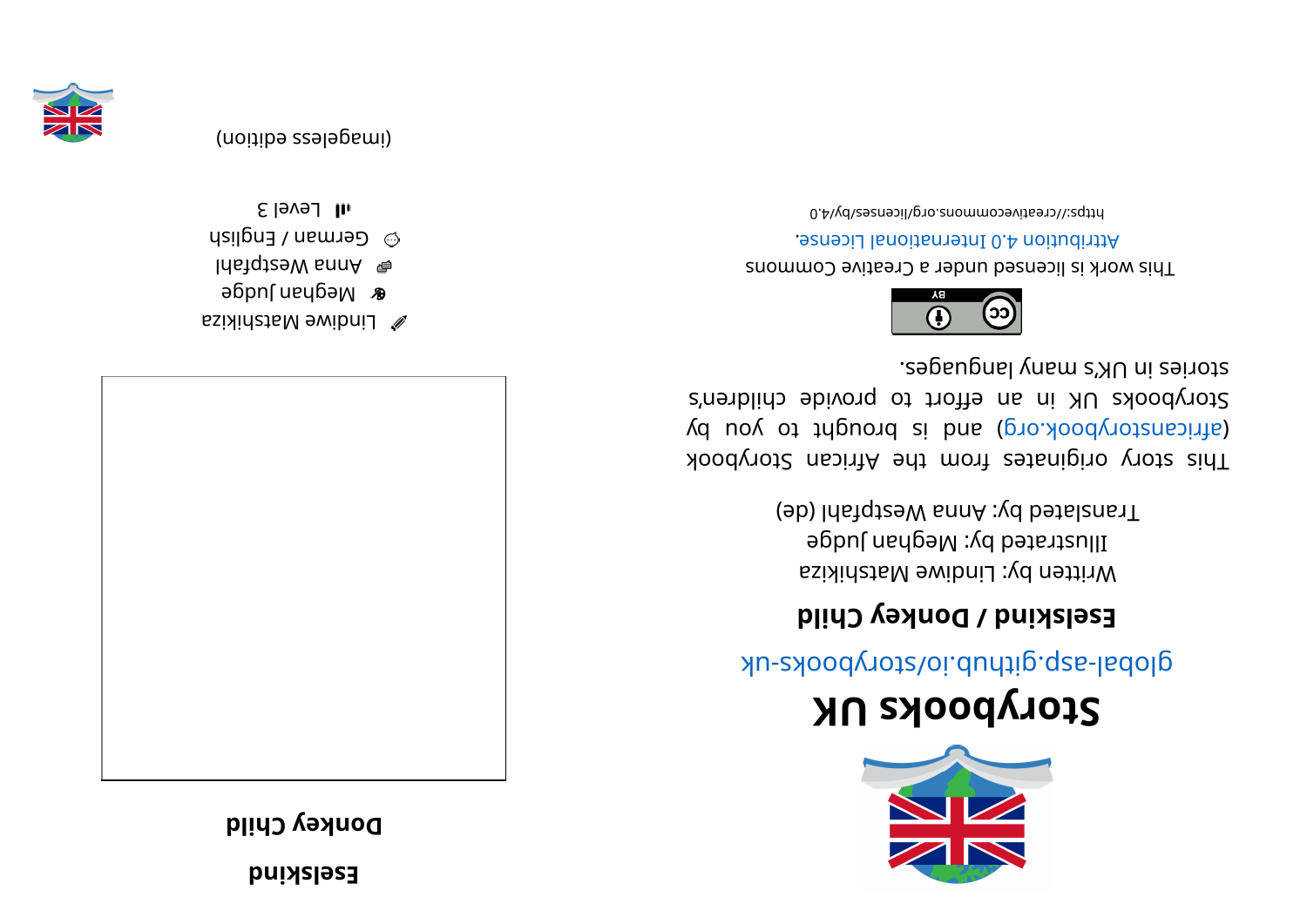

Es war ein kleines Mädchen, das zuerst die mysteriöse Gestalt in der Ferne erkannte.

• • •

It was a little girl who first saw the mysterious shape in the distance.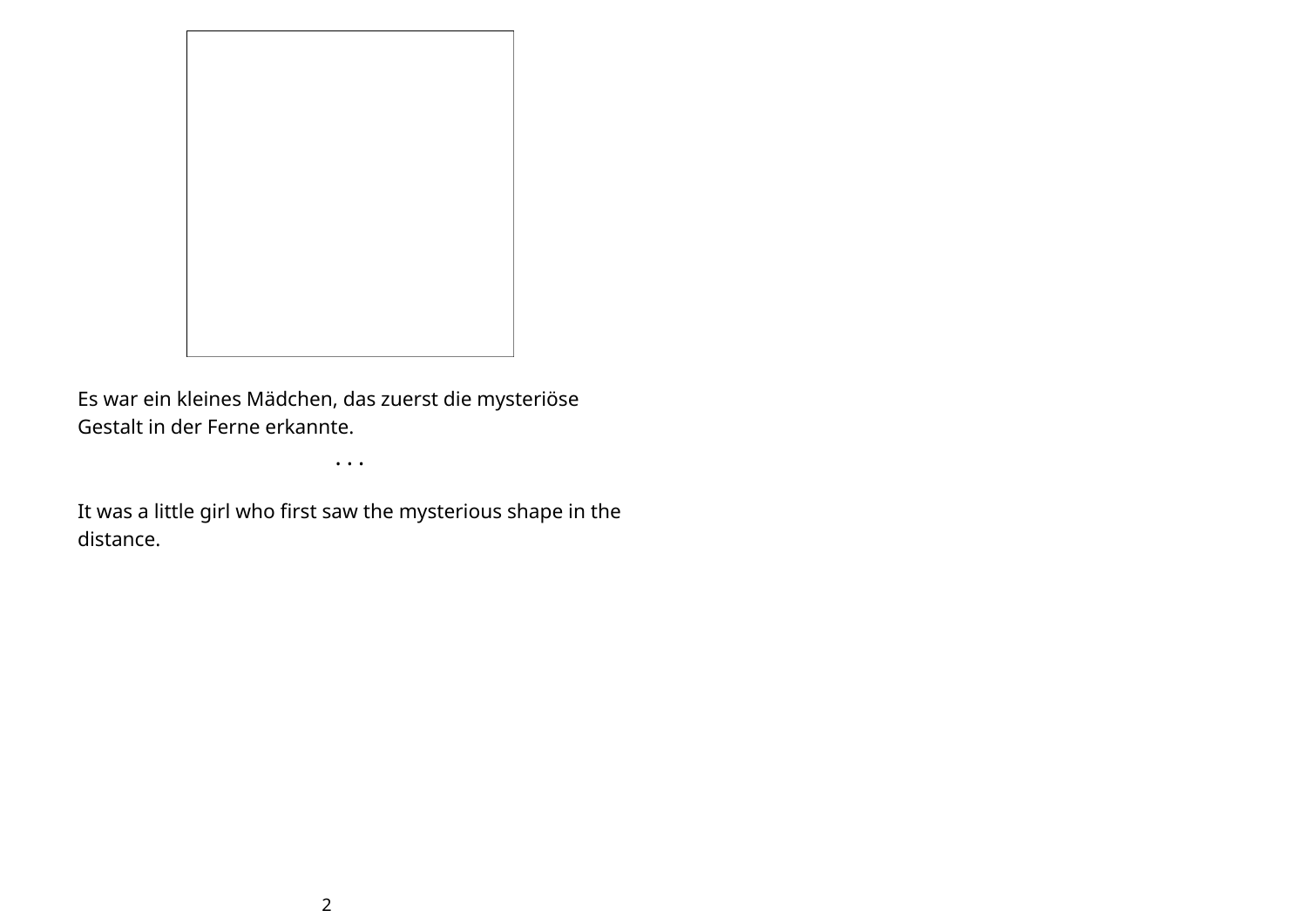

hochschwangere Frau war. Als die Gestalt näher kam, sah sie, dass es eine

pregnant woman. Alivesh a shape moved closer, she saw that it was a heavily

 $\bullet$   $\bullet$   $\bullet$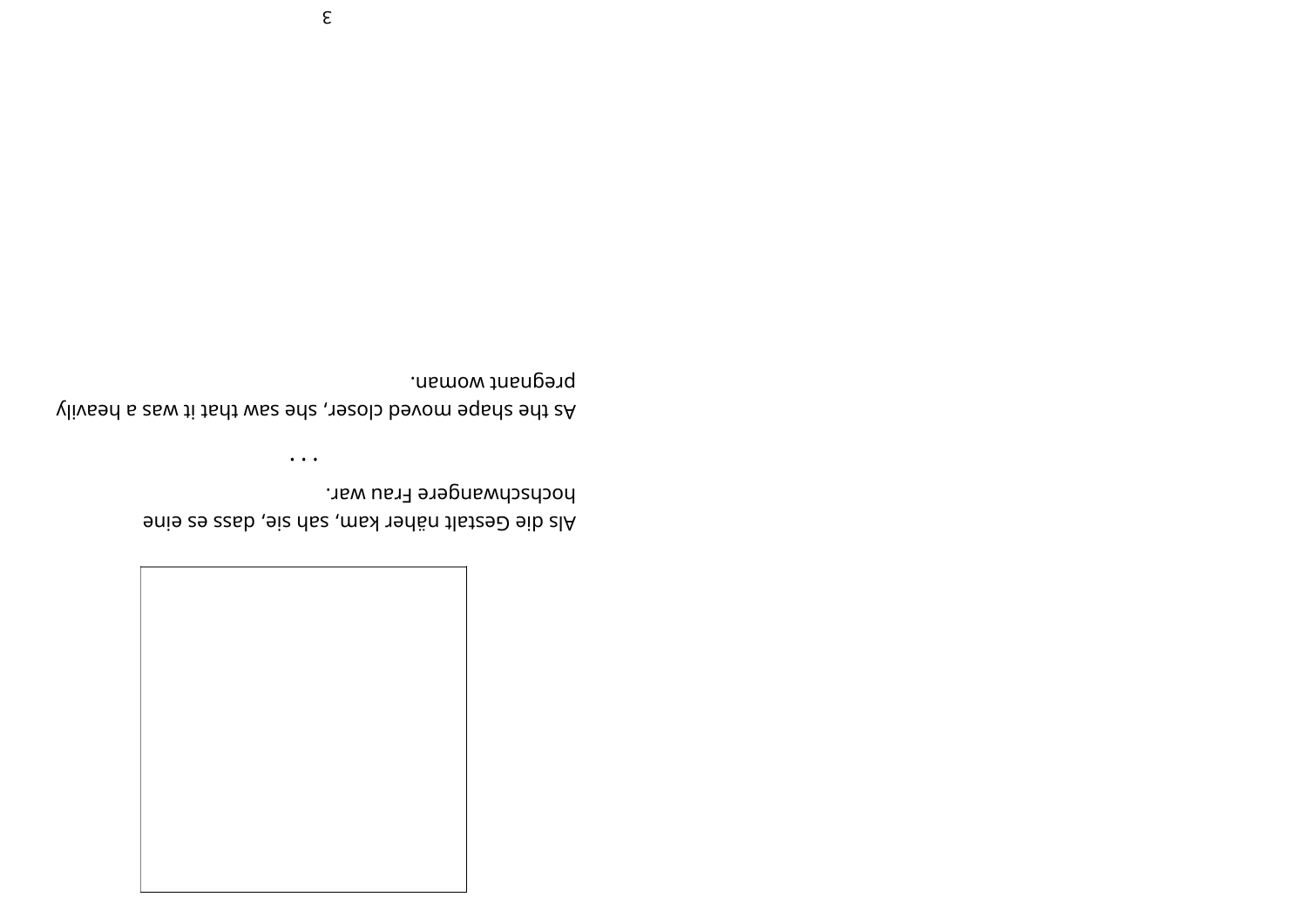

Schüchtern, aber tapfer näherte sich das Mädchen der Frau. "Sie soll bei uns bleiben", entschied das Volk des kleinen Mädchens. "Wir bieten ihr und ihrem Kind Schutz."

• • •

Shy but brave, the little girl moved nearer to the woman. "We must keep her with us," the little girl's people decided. "We'll keep her and her child safe."



Das Eselskind und seine Mutter sind sich näher gekommen und haben neue Wege des Zusammenlebens entdeckt. Langsam lassen sich auch andere Familien rings um sie herum nieder.

• • •

The donkey child and his mother have grown together and found many ways of living side by side. Slowly, all around them, other families have started to settle.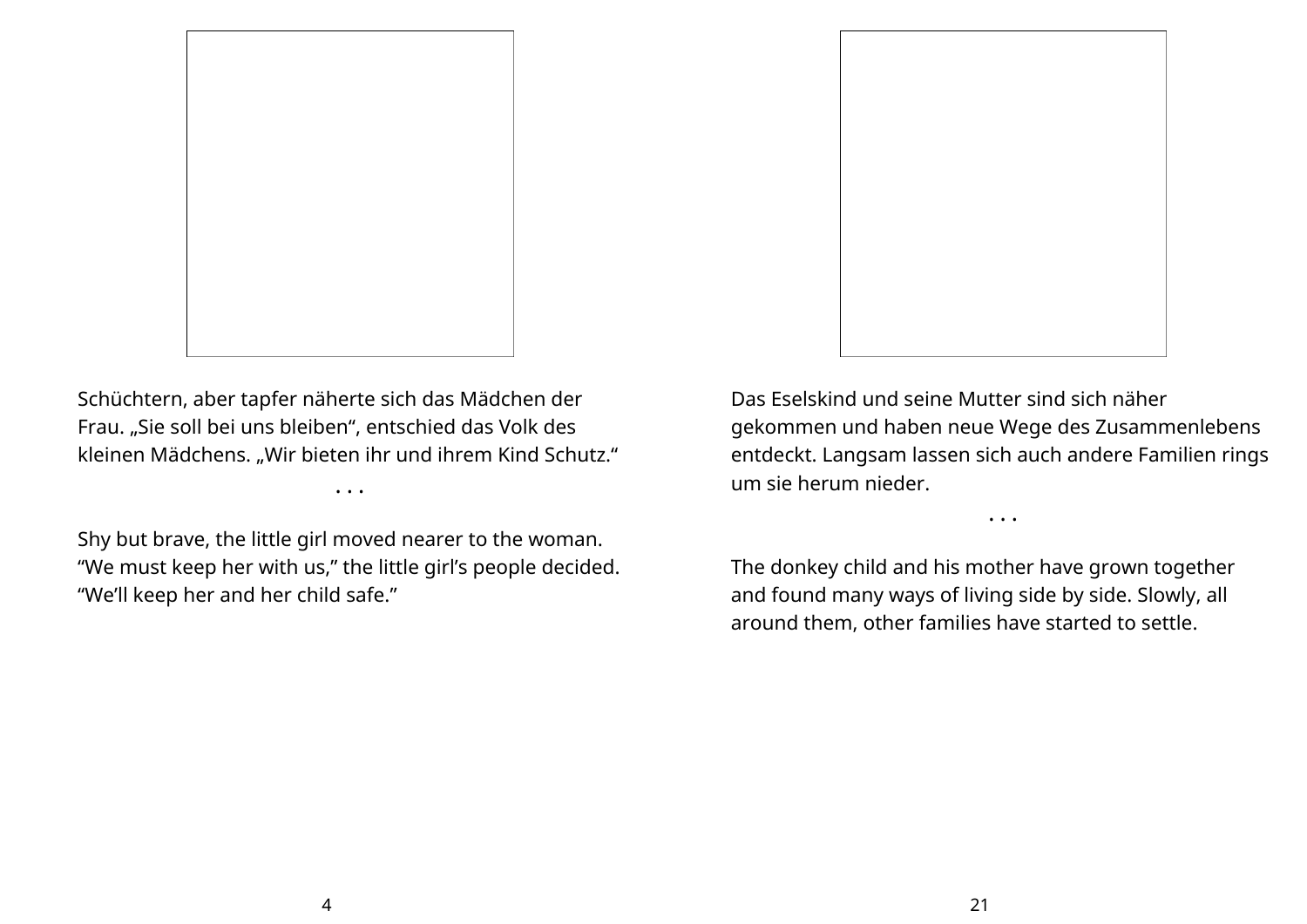

Dann umarmten sich sich sehr fest. Verlust ihres Sohnes. Sie blickten einander lange Zeit an. Esel fand seine Mutter, allein und in Trauer um den

hugged each other very hard. child. They stared at each other for a long time. And then Donkey found his mother, alone and mourning her lost

 $\bullet$   $\bullet$   $\bullet$ 

"Masser!", "Preeeeeessen!" Das Kind war bald unterwegs. "Press!", "Bringt Decken!",

 $\bullet$  . <br> <br> $\bullet$  . <br> <br> <br> <br> <br>

"ijjųųųsssssnnnnna" "j.jajem. "Ithe child was soon on its way. "Push!" "Bring blankets!"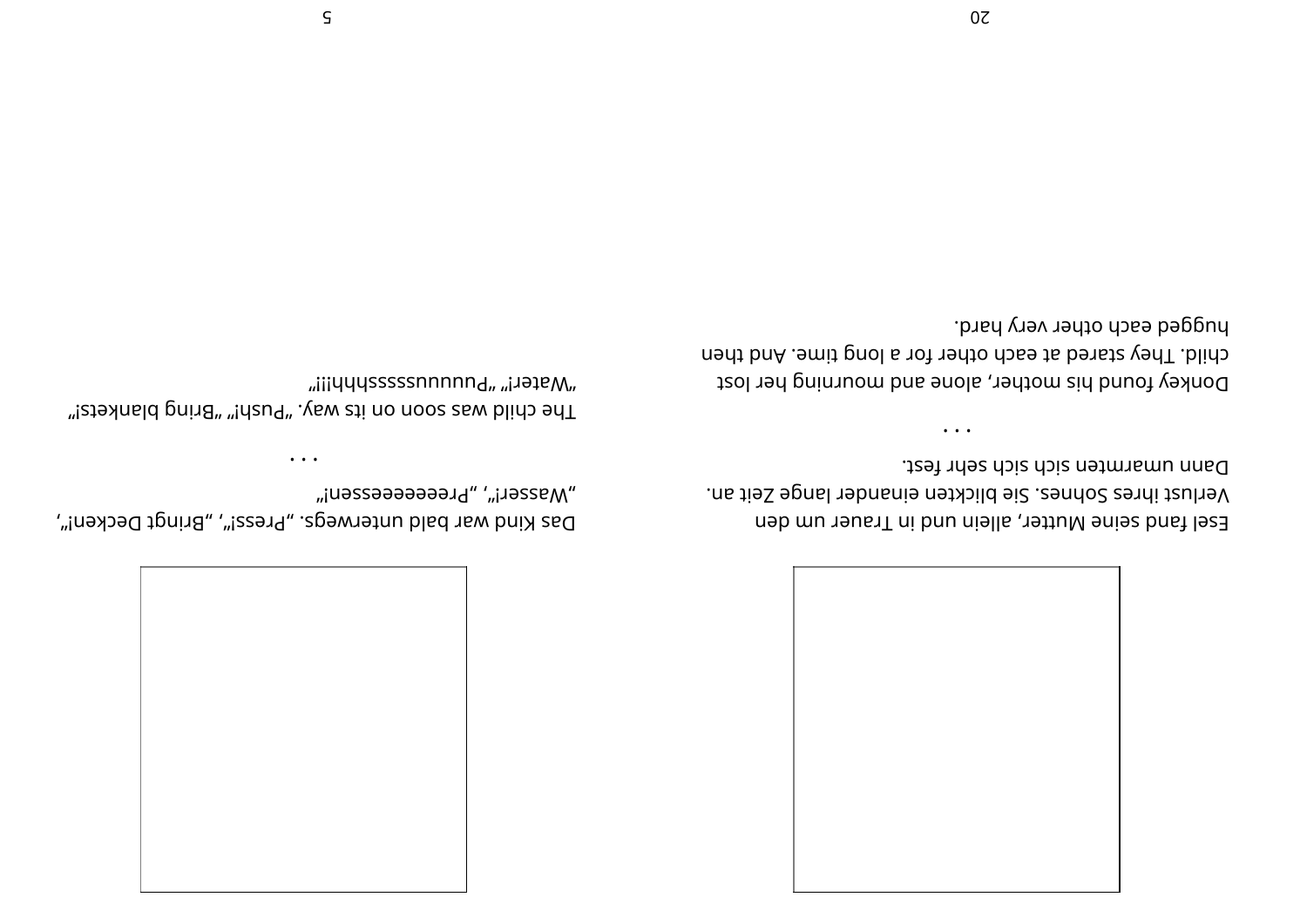

Aber als sie das Baby sahen, sprangen alle erschrocken zurück. "Ein Esel?!"

• • •

But when they saw the baby, everyone jumped back in shock. "A donkey?!"

Esel wusste endlich, was er zu tun hatte.

• • •

Donkey finally knew what to do.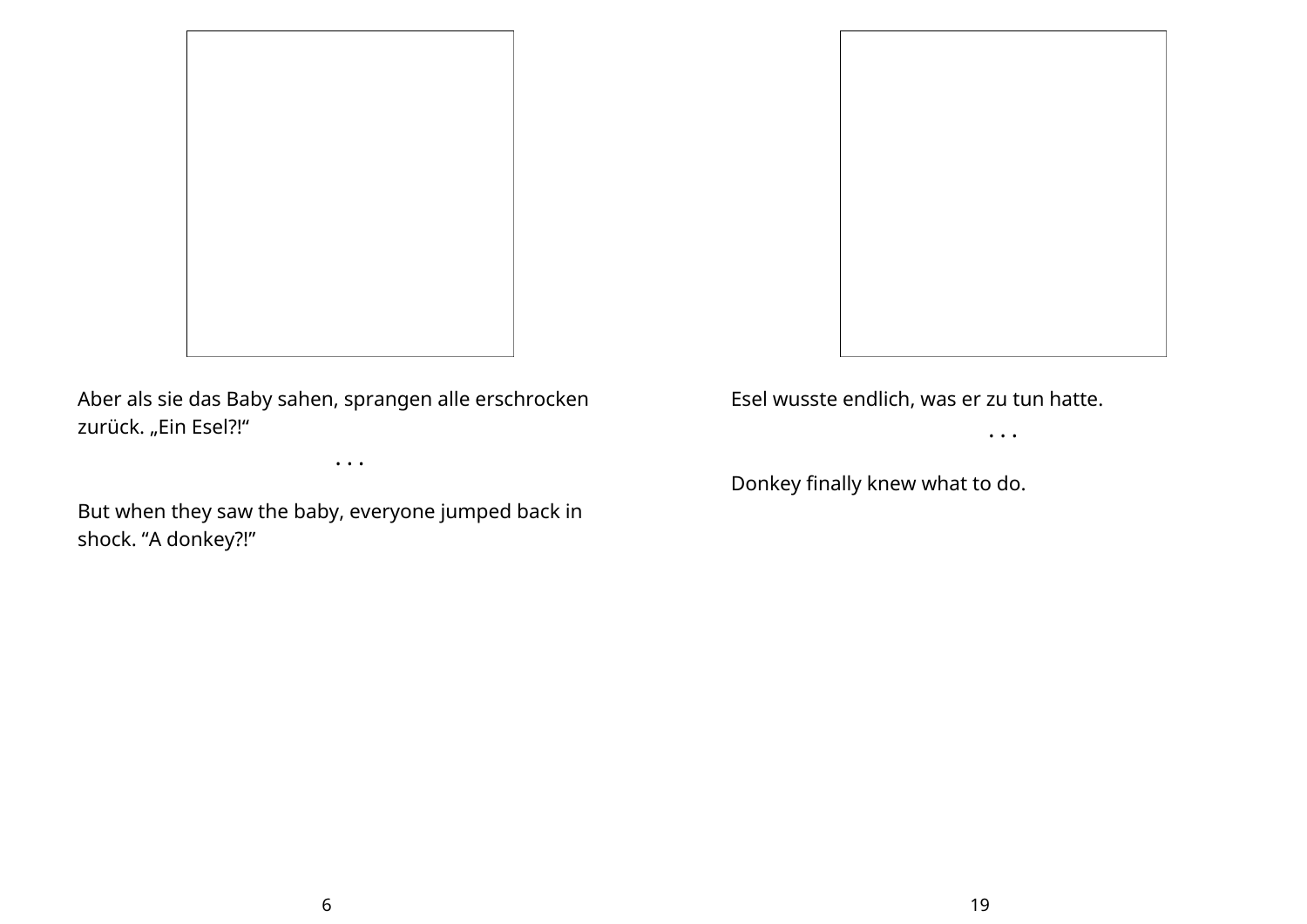

alten Mann, verschwunden. ... waren die Wolken zusammen mit seinem Freund, dem

 $\cdots$ 

old man. ... the clouds had disappeared along with his friend, the

 $81$ 

mengen!", sagten die Anderen. tun", sagten die Einen. "Aber das wird uns Unglück beschützen Mutter und Kind, und das werden wir auch Alle fingen an su streiten. "Wir haben gesagt, wir

 $\cdots$ 

they will bring us bad luck!" said others. ang, amos pies ",ob Il'ew tark s'tart bns, alas blido bns Everyone began to argue. "We said we would keep mother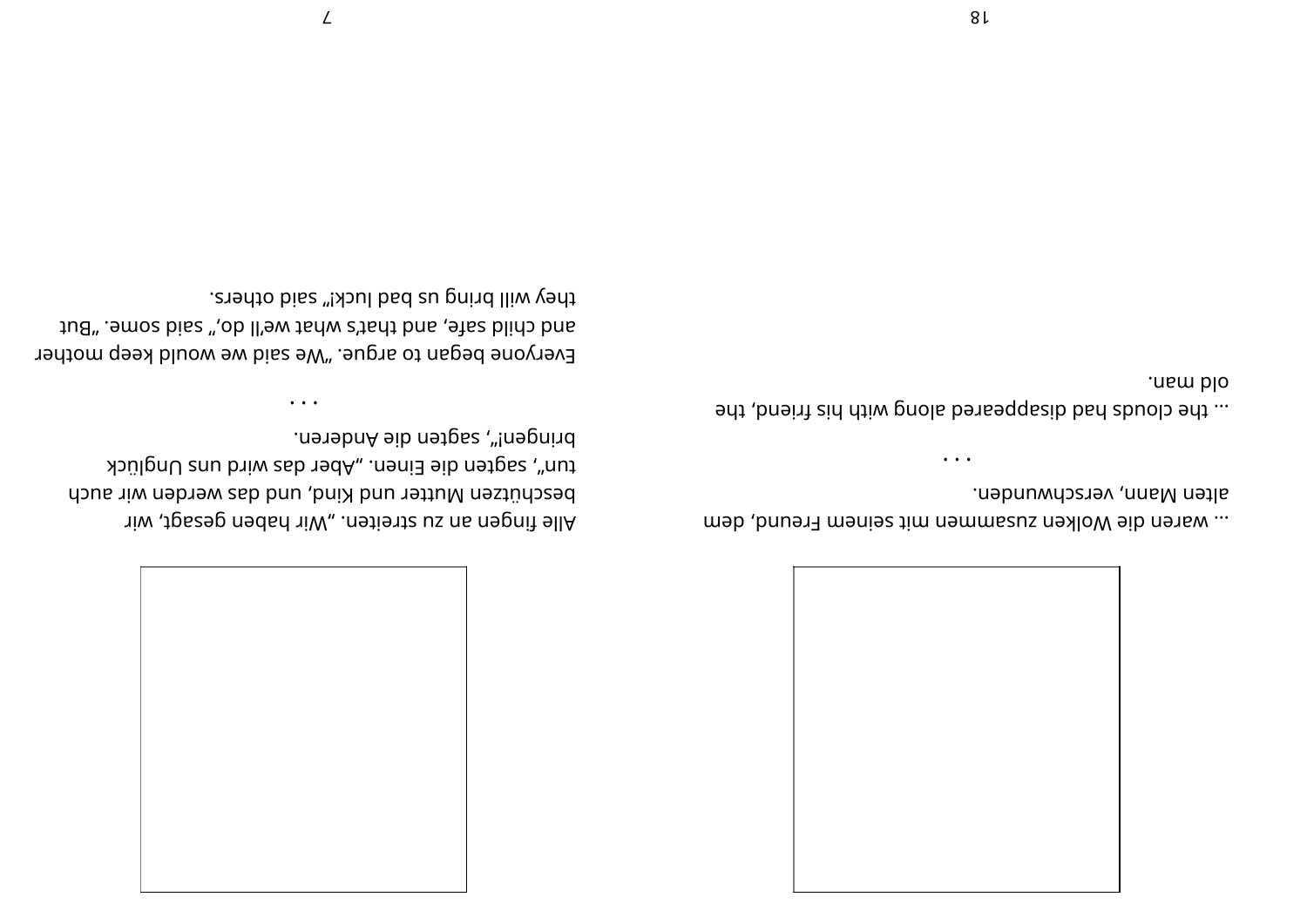

Und so fand sich die Frau wieder allein. Sie fragte sich, was sie mit diesem sonderbaren Kind anfangen sollte. Sie fragte sich, was sie mit sich selbst anfangen sollte.

• • •

And so the woman found herself alone again. She wondered what to do with this awkward child. She wondered what to do with herself.

Hoch oben in den Wolken schliefen sie ein. Esel träumte, dass seine Mutter krank sei und nach ihm rief. Und als er aufwachte …

High up amongst the clouds they fell asleep. Donkey dreamed that his mother was sick and calling to him. And when he woke up…

• • •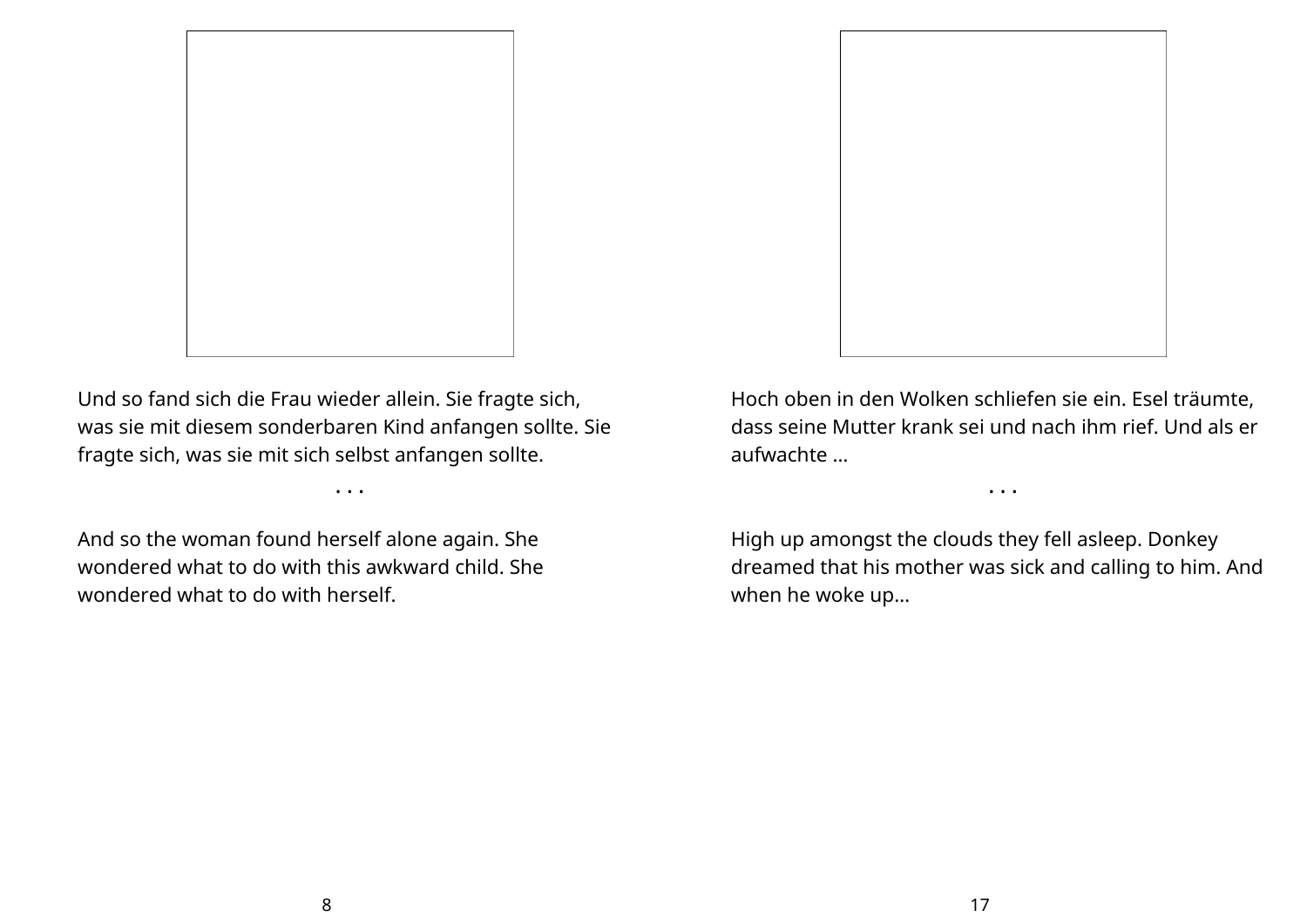

hochzutragen. Eines Morgens bat der alte Mann Esel ihn einen Berg

the top of a mountain. One morning, the old man asked Donkey to carry him to

 $\bullet\hspace{0.4mm}\bullet\hspace{0.4mm}\bullet\hspace{0.4mm}\bullet\hspace{0.4mm}$ 

was his mother. But finally she had to accept that he was her child and she

und sie seine Mutter war.

 $\bullet$   $\bullet$   $\bullet$ 

Aber schließlich musste sie akzeptieren, dass er ihr Kind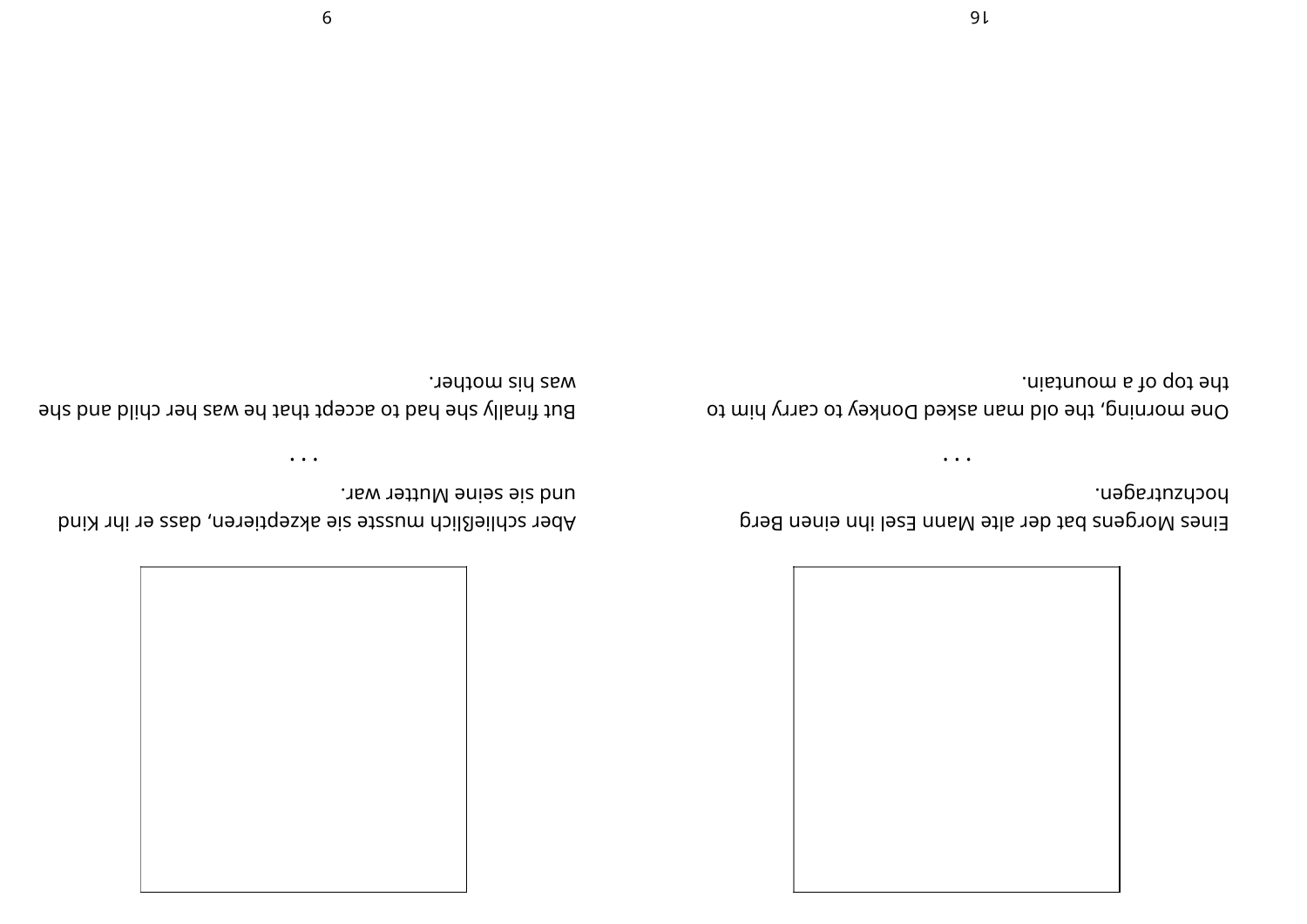

Nun, wenn das Kind nicht gewachsen wäre, wäre vielleicht alles anders geworden. Aber das Eselskind wuchs und wuchs bis er nicht mehr auf den Rücken seiner Mutter passte. Und egal, wie sehr er sich bemühte, er konnte sich nicht wie ein Mensch benehmen. Seine Mutter war oft müde und frustriert. Manchmal gab sie ihm Arbeit, die für Tiere bestimmt war.

• • •

Now, if the child had stayed that same, small size, everything might have been different. But the donkey child grew and grew until he could no longer fit on his mother's back. And no matter how hard he tried, he could not behave like a human being. His mother was often tired and frustrated. Sometimes she made him do work meant for animals.

Esel blieb bei dem alten Mann, der ihm verschiedene Überlebenstricks beibrachte. Esel hörte zu und lernte, genau wie der alte Mann. Sie halfen sich gegenseitig und lachten zusammen.

• • •

Donkey went to stay with the old man, who taught him many different ways to survive. Donkey listened and learned, and so did the old man. They helped each other, and they laughed together.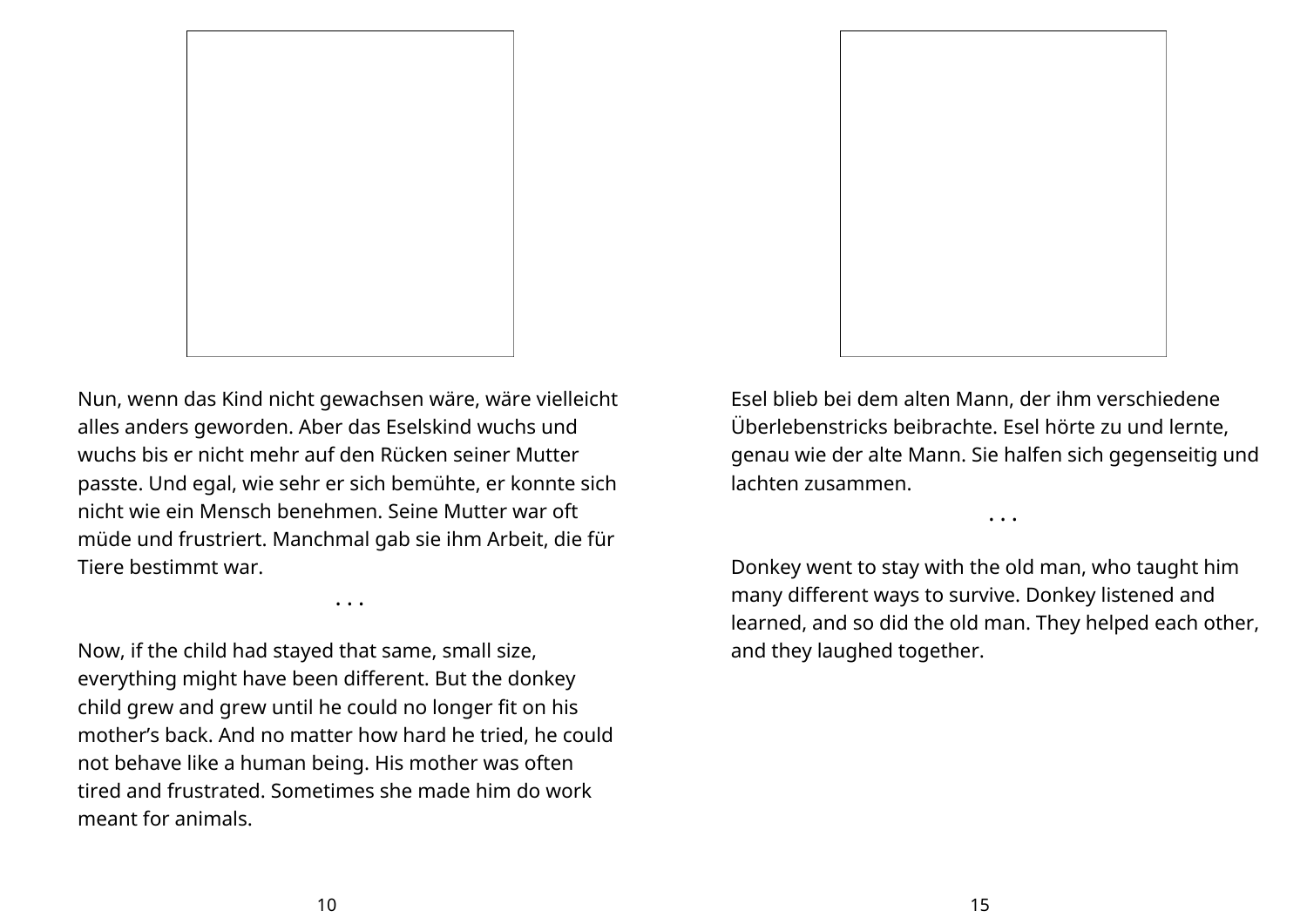

Schimmer Hoffnung. dem alten Mann in die Augen und verspürte einen Als Esel aufwachte, starrte ihn ein alter Mann an. Er blickte

a twinkle of hope. he looked into the old man's eyes and started to feel Donkey woke up to find a strange old man staring down at

 $\ddot{\phantom{a}}$ 

Mutter zu Boden trat. sein. Er wurde so wütend, dass er eines Tages seine dies nicht und das nicht tun. Er konnte so und so nicht Verwirrung und Ärger sammelten sich in Esel. Er konnte

he kicked his mother to the ground. he couldn't be like that. He became so angry that, one day, go this and he couldn't do that. He couldn't be like this and Confusion and anger built up inside Donkey. He couldn't